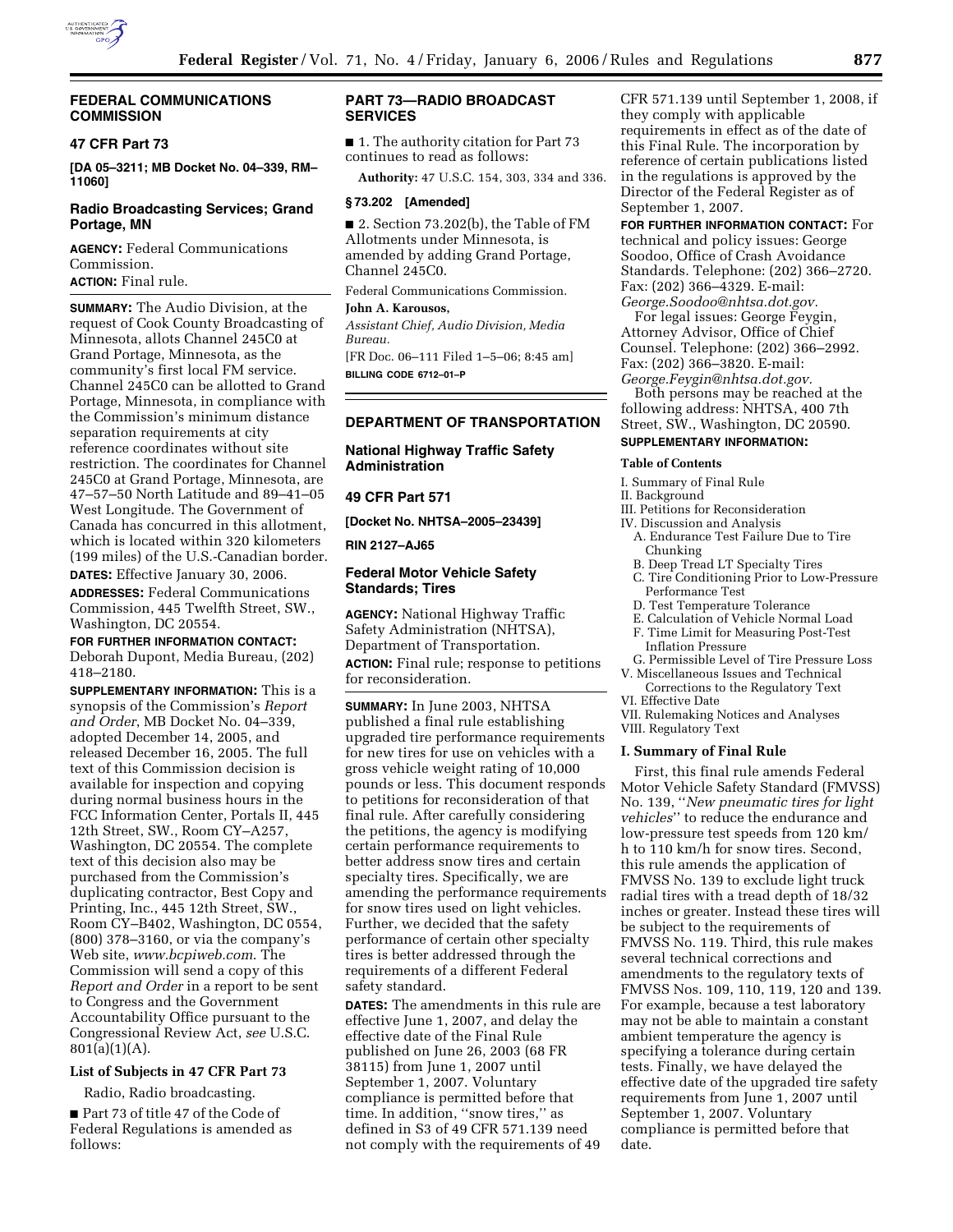#### **II. Background**

The Transportation Recall Enhancement, Accountability, and Documentation (TREAD) Act, Section 10, ''Endurance and resistance standards for tires,'' required NHTSA to revise and update Federal Motor Vehicle Safety Standard (FMVSS) No. 109, *New Pneumatic Tires,* and FMVSS No. 119, *New Pneumatic Tires for Vehicles Other than Passenger Cars.*1 In response to this mandate, NHTSA published a final rule on June 26, 2003, establishing a new FMVSS No. 139, *New Pneumatic Radial Tires for Light Vehicles,* which will apply to new tires used on light vehicles; *i.e.*, vehicles with a gross vehicle weight rating of 10,000 pounds or less, except motorcycles and low speed vehicles.<sup>2</sup>

The new standard is scheduled to become effective on June 1, 2007. It features substantially more stringent high speed and endurance tests, and a new low-pressure performance test. The purpose of the new and more stringent requirements is to improve the ability of tires to withstand the effects of tire heat build-up and severe under-inflation during highway travel in fully loaded conditions. Unlike the existing tire safety standards, which previously differentiated between light trucks and passenger cars,3 FMVSS No. 139 applies to tires used on both.

The June 2003 final rule deferred action on proposals to revise the existing strength and bead unseating resistance tests, and to add a new tireaging test, because the agency believed that additional research should be undertaken before reaching decision in these areas. Finally, the final rule changed the applicability of FMVSS No. 109 and FMVSS No. 119. Beginning June 1, 2007, FMVSS No. 109 would apply only to bias-ply tires and certain other specialty tires used on light vehicles. FMVSS No. 119 would apply to tires used on motorcycles, low speed vehicles, and heavy vehicles; *i.e.*, vehicles with a gross vehicle weight rating of more than 10,000 pounds.

#### **III. Petitions for Reconsideration**

NHTSA received petitions for reconsideration of the June 2003 final rule from eight petitioners who requested that NHTSA reconsider or otherwise address 18 issues described

below.4 The petitioners were Denman Tire (Denman), the Rubber Manufacturers Association (RMA), Japan Automobile Tyre Manufacturers Association (JATMA), European Tyre and Rim Technical Organization (ETRTO), Specialty Equipment Market Association (SEMA), Alliance of Automobile Manufacturers (Alliance), Tire and Rim Association (TRA), and Strategy Safety. Two commenters, the Small Business Administration (SBA) and the Tire Industry Association (TIA) submitted letters in support of Denman's petition to exclude its tires from FMVSS No. 139. The issues or subject areas addressed by the petitioners include the following:

• RMA, ETRTO, and JATMA requested that NHTSA either redefine tire chunking or not consider tire chunking to be an indication of tire failure during endurance testing.

• Denman petitioned the agency to exclude tires manufactured in quantities of less than 15,000 tires from the requirements of FMVSS No. 139, and instead subject these tires to the requirements of FMVSS No. 119.

• RMA, ETRTO, and JATMA petitioned the agency to clarify which tire safety standard applies to spare tires

• JATMA petitioned the agency to revise the test conditions and procedures specified for the lowpressure performance test.

• JATMA, ETRTO, and RMA petitioned the agency to include a temperature tolerance of ±3 °C to the ambient temperature of 38 °C specified for endurance and low-pressure testing of FMVSS No. 139.

• The RMA and ETRTO petitioned the agency to amend the method by which vehicle manufacturers calculate the vehicle normal load on the tire.

• Exclude ST, FI, and 8–12 rim diameter code tires.

• Definition of passenger car tire.

• RMA petitioned the agency to delete CT tires from the requirements of FMVSS No. 139 and other tire safety standards because CT tires are no longer being offered for sale in the U.S.

• Alliance petitioned the agency to change the effective date of FMVSS No. 139 from June 1, 2007 to September 1, 2007 to coincide with the traditional start of the new model year introduction.

• Allow FMVSS No. 139 tires on vehicles over 10,000 pounds.

• De-rating requirement.

• Measuring post-test inflation pressure.

• RMA petitioned the agency to correct the test pressures for LT tires with a nominal cross section larger than 295 mm.

• JATMA petitioned the agency to clarify the bead unseating test conditions for light truck tires.

#### **IV. Discussion and Analysis**

*A. Endurance Test Failure Due to Tire Chunking* 

Under the new requirements of FMVSS No. 139, tires are subjected to endurance testing under different loading conditions at the speed of 120 km/h, for a combined duration of 34 hours. After completing the endurance test, the same tire is then subjected to a low-pressure performance test for an additional 90 minutes. S6.3.2(a) and S6.4.2(a) of FMVSS No. 139, require that when the tire is tested for endurance and low-pressure performance, "\* \* there shall be no visual evidence of tread, sidewall, ply, cord, belt or bead separation, chunking, open splices, cracking or broken cords.'' Chunking is defined as ''\* \* \* breaking away of pieces of the tread or sidewall.'' 5

RMA, ETRTO, and JATMA requested that NHTSA either redefine tire chunking or not consider tire chunking to be an indication of tire failure during endurance testing because petitioners believe that endurance test failures due to chunking are not representative of tire failures occurring in the real world.

RMA recommended that we either delete ''chunking'' from Sections S6.3.2(a) and S6.4.2(a), or modify the definition of ''chunking'' as follows: ''Chunking means the breaking away of pieces of the tread or sidewall rubber extending to the reinforcement cord or wire material.'' That is, chunking would only be considered to occur if the breakaway pieces of tread or sidewall were deep enough to reach reinforcement cord or wire material. JATMA also asked the agency to redefine chunking such that it would be permitted for deep tread, winter type snow tires, and on light truck tires so long as it did not expose reinforcement cords.

RMA argued that chunking mostly occurs during endurance testing and is rarely experienced in the real world. RMA believes that chunking occurs in testing because the test road-wheel artificially overheats the tire by

<sup>1</sup>Pub. L. 106–414, November 1, 2000, 114 Stat. 1800.

<sup>2</sup> 68 FR 38115; June 26, 2003.

<sup>3</sup>Historically, FMVSS No. 109 applied to tires for use on passenger cars and FMVSS No. 119 applied to tires for use on all other vehicles, including light trucks.

<sup>4</sup>To examine the petitions please see Docket No. NHTSA–03–15400 at *http://dms.dot.gov/search/ searchFormSimple.cfm.* 

<sup>5</sup>The existing tire safety requirements, FMVSSs No. 109 and 119, contain the same definition of ''chunking.'' Additionally, the European Union tire regulations, Economic Commission for Europe (ECE) Regulation 30 for light vehicle tires and ECE Regulation 54 for heavy vehicle tires also contain a similar definition.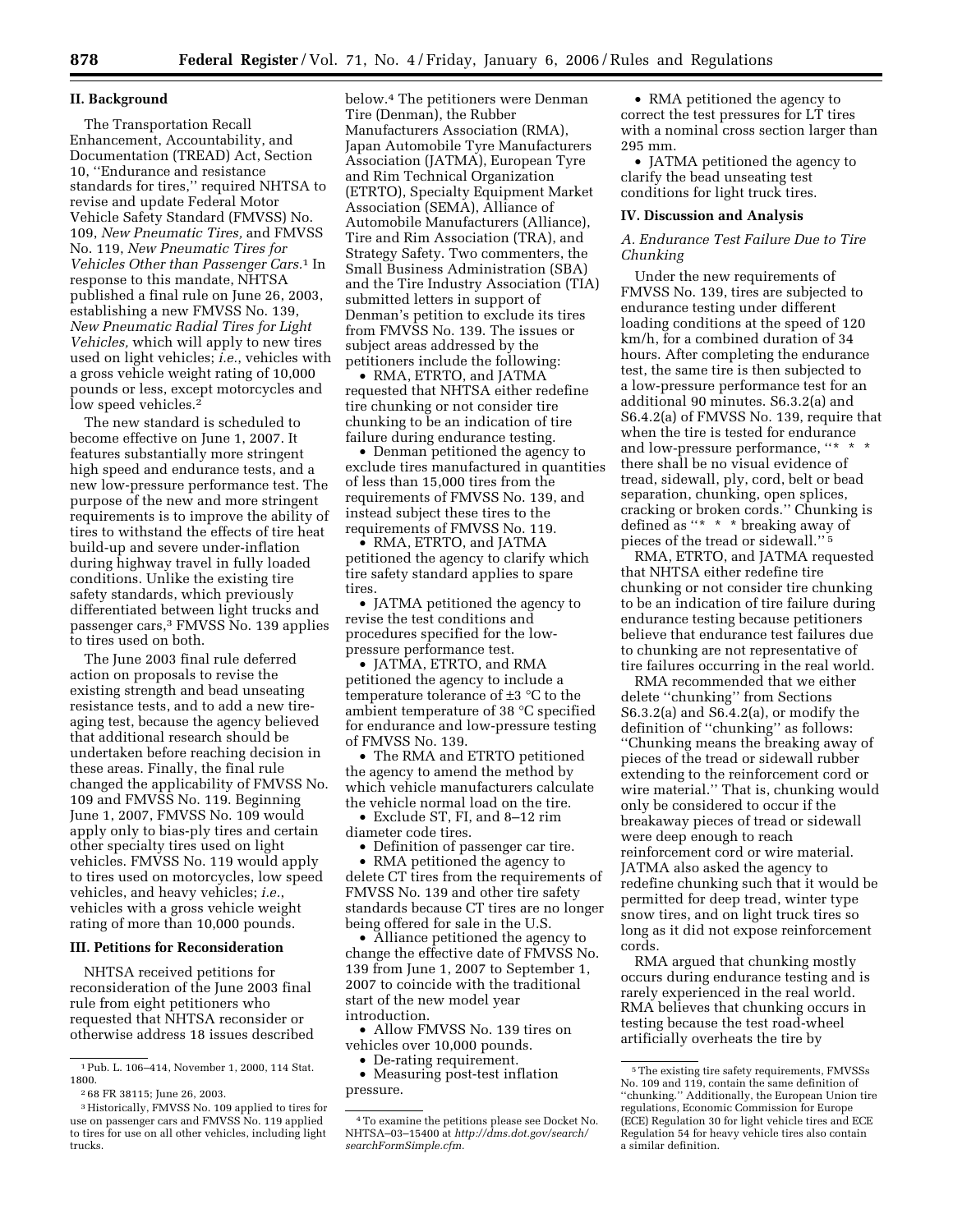deflecting the tire's outer edges.6 This deflection occurs because the tire's contact patch flexes when contacting the curved surface of the test roadwheel, which is typically 67 inches (1.7 meters) in diameter. The difference between flat and curved surface performance increases as the tire's outside diameter increases, and/or the tread depth increases. According to RMA, this results in more energy being transferred into the tire, resulting in higher running temperatures.

According to RMA and ETRTO, the test road-wheel temperature difference is more pronounced for deep tread snow tires and certain light truck tires because deep tread snow tires depend on the traction characteristics of higher hysteretic tread compounds, molded in greater tread depth, and smaller tread blocks. These tread designs and compounds are adversely affected by the greater deflection on the road-wheel and consequently run at disproportionately higher temperatures. Petitioners argue that the resultant tread chunking is uncharacteristic of realworld tire performance.

RMA states that its members subjected 352 passenger car tires of various sizes, service descriptions, load ranges and types to endurance and lowpressure testing. We note that the

duration of these tests exceeded the duration of tests specified in FMVSS No. 139 by six hours.7 Thirteen of the 35 deep tread snow tires failed that endurance test. All 13 failures were attributed to tread chunking. Out of 129 light truck (LT) tires of various sizes, 38 tires failed the 40-hour endurance test. Tread chunking was attributed to 44 percent of failures.

After we issued the June 2003 final rule, RMA performed additional testing using the FMVSS No. 139 duration parameters.8 The data are summarized below:

| Tire type | Number<br>tested | Number<br>chunked | Percent<br>failure |
|-----------|------------------|-------------------|--------------------|
| PC tires  | 157<br>67<br>87  | 33                | 6<br>49<br>50      |
| Total     | 313              | 49                | 16                 |

\* PC means passenger car.

RMA believes that the ''no chunking'' requirement penalizes larger tires because of material thickness (heavier lugs, ribs, plies, and deeper tread depth), especially at higher speed and reduced inflation pressure. The petitioners argue that the ''no chunking'' requirement will force tire manufacturers to redesign deep tread winter type snow tires and LT tires and that these tire design changes will not improve but will, to the contrary, reduce snow traction and off-road traction performance.

As an alternative to redefining chunking, petitioners suggested that the agency subject light truck tires and deep tread snow tires to the performance requirements of FMVSS No. 119, instead of FMVSS No. 139.

Agency Testing. Before issuing the June 2003 final rule, we tested a select sample of tires to assess their performance under the more stringent high-speed and endurance tests, and the new low-pressure test. Our tire sample varied not only in size, but also in price. We found that 19 out of 20 sampled tires passed all tests being contemplated by the agency. All five LT tires subjected to this testing passed. Fourteen out of 15 passenger car (PC) tires passed all the tests. One snow tire failed the endurance testing due to chunking.9

To address the issues raised in the petitions for reconsideration, the agency conducted additional testing on a larger sample of tires. We focused on the tires selected by vehicle manufacturers as

original equipment for new light vehicles, and similar-sized tires readily available in the replacement market. We also tested certain specialty tires discussed in Section IV(B). The test results are summarized in Table I below.

In addition to FMVSS No. 139 testing, the agency performed modified testing to assess the effectiveness of cooling fans in reducing the incidence of tire chunking during testing. We used a circulating fan to simulate the airflow across the tire that would normally occur on the roadway. The addition of fan did not affect tire performance. The tires that failed FMVSS No. 139 endurance and low-pressure performance tests did not pass the modified tests.

| TABLE 1.—SUMMARY OF ENDURANCE/LOW-PRESSURE TIRE TESTING RESULTS |  |
|-----------------------------------------------------------------|--|
|-----------------------------------------------------------------|--|

| Tire category            | Number<br>tested | Number passed<br>(%)                                                                     | Number failed<br>$(\% )$                       | Number failed due to<br>chunking<br>(% )   |  |  |  |  |
|--------------------------|------------------|------------------------------------------------------------------------------------------|------------------------------------------------|--------------------------------------------|--|--|--|--|
| Passenger Car Tires (PC) |                  |                                                                                          |                                                |                                            |  |  |  |  |
| Regular PC               | ا 19             | 11 (58%) 2 of 2 (Michelin, Yokohama, Uniroyal,<br>and Cooper). 3 of 4 Kelly-Springfield. | 8 (42%) 7 of 8 Cokers,<br>1 Kelly-Springfield. | 4 (50%) 1 Kelly-Spring-<br>field, 3 Coker. |  |  |  |  |
| Snow PC                  | 28 <sup>1</sup>  |                                                                                          | 10 (36%) 2 of 2<br>Bridgestone Blizzak.        | 10 (100%).                                 |  |  |  |  |

<sup>&</sup>lt;sup>6</sup>Road-wheel machine is curved test wheel pressed against the test tire, rotating it to the specified test speed.

<sup>7</sup>RMA tested tires to the proposed requirements of FMVSS No. 139, which specified testing for a

combined duration of 40 hours. As explained above, the June 2003 final rule specifies endurance testing for a combined duration of 34 hours.

<sup>8</sup>The test data is available at Docket No. NHTSA– 15400–21.

<sup>9</sup>The agency tested Bridgestone Blizzak tire with a Q speed rating. Bridgestone describes the Blizzak as a ''dedicated winter tire.''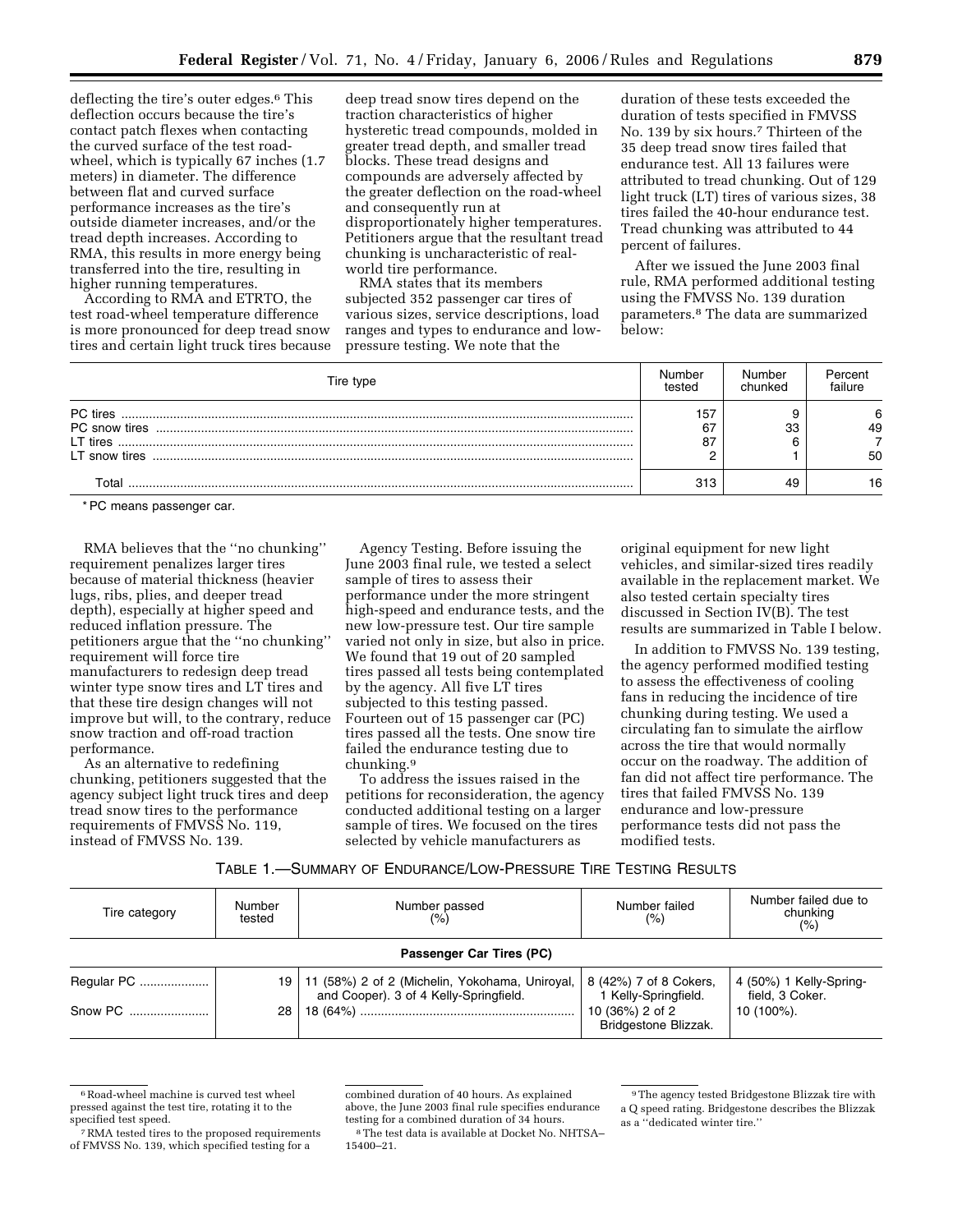## TABLE 1.—SUMMARY OF ENDURANCE/LOW-PRESSURE TIRE TESTING RESULTS—Continued

| Tire category                            | Number<br>tested | Number passed<br>(%)                    | Number failed<br>(% )                                                 | Number failed due to<br>chunking<br>$(\% )$ |
|------------------------------------------|------------------|-----------------------------------------|-----------------------------------------------------------------------|---------------------------------------------|
|                                          |                  | <b>Light Truck Tires (LT)</b>           |                                                                       |                                             |
| Regular LT                               | 12               |                                         | 5 (42%) 1 Michelin, 2<br>Cooper, & 2 Fisk<br>(Uniroyal).              | $0(0\%)$ .                                  |
| Snow LT                                  |                  |                                         | 2 (50%) 2 of 2 Yoko-<br>hama.                                         | 2 (100%) Both Yoko-<br>hama.                |
| Specialty LT *see Sec-<br>tion $IV(b)$ . | 16 <sup>1</sup>  | 5 (31%) 1 of 8 Denman & 4 of 4 Goodyear | 11 (69%) 7 of 8<br>Denman & 4 of 4<br>Speciality Tires of<br>America. | $3(27%)$ .                                  |

*Observations*:

• Chunking: Half of the failures (19/36, 53%) were due to chunking.

Specialty LT: All four Goodyear 31x10.50R15 passed, while all 4 Denman 31x10.50R15 failed.

• Effectiveness of fan is inconclusive: 1 Kelly-Springfield PC did better with the fan; however 1 Coker PC did better without the fan.

Transport Canada conducted testing of LT and PC snow tires to FMVSS No. 139 test requirements, except that the test speed was reduced from 120 km/h to 110 km/h. The tests were performed at the Standards Testing Labs (STL) and Smithers Scientific Services (Smithers). STL tested 13 tires and Smithers Scientific Services tested 20 tires, including six LT snow tires. Of the 13 tires tested by STL, none failed. Of the 20 tires tested by Smithers, two PC snow tires failed because of chunking.10 The overall tire failure rate was 6%, or 2 out of 33 tires.

Agency Decision. Based on analysis of agency research and testing, as well as testing conducted by RMA and Transport Canada, we decided to amend certain performance requirements of FMVSS No. 139 as they apply to PC snow tires and LT snow tires. Specifically, we decided to reduce the endurance and low pressure performance test speeds in S6.3.1.2.3 and S6.4.2.1 from 120 km/h to 110 km/ h for all PC snow tires and LT snow tires with load ranges of C, D, and E. All of the other test parameters in S6.3 and S6.4 remain unchanged.

The agency decided against eliminating ''chunking'' as a test failure condition because we did not receive data demonstrating that some fixed percentage of a tire's tread could break away without detrimental effect on safe vehicle operation.

In real world riving conditions, operating a vehicle with chunked tires creates a potential safety hazard due to wheel imbalance and vehicle vibrations. Further, allowing tread chunking just short of exposing the reinforcement

cords would create an unacceptable risk of imminent tire failure. Finally, we note that international standards such as ECE R 30 and ECE R 54 also deem tire chunking to be an indication of a safety problem.

The agency believes that because of the nature of snow tire construction, the speed specified in certain current tests of FMVSS No. 139 are impracticable for special tires. Specifically, snow tires usually feature higher hysteretic tread compounds, molded in greater tread depth, and smaller tread blocks. This construction is used to provide special performance in snow conditions. These tread designs and compounds are disproportionately affected at high speeds when tested on the road wheel. The technical design challenges and the costs to redesign existing snow tires to pass the 120 km/h test would far outweigh the negligible safety benefits associated with that redesign. By reducing the endurance and lowpressure test speeds from 120 km/h to 110 km/h for all PC snow tires and LT snow tires with load ranges of C, D, and E we can ensure virtually all the safety benefits from upgrading the test speed for snow tires and eliminate practicability and cost concerns.

The agency has decided not to reduce the test speed for non-snow LT tires. These tires did not experience chunking in our tests, and we believe the higher test speed is practicable for non-snow LT tires. The test results provided by RMA also indicate that chunking occurs infrequently in non-snow LT tires when tested at speeds and duration specified in S6.3.1.2.3 and S6.4.1.2.1.

The tire industry classifies tires as ''snow tires'' if they attain a traction index equal to or greater than 110, compared to the ASTM E–1136 Standard Reference Test Tire, when

using the snow traction test as described in ASTM F–1805, Standard Test Method for Single Wheel Driving Traction in a Straight Line on Snow- and Ice-Covered Surfaces. We are incorporating this voluntary consensus standard by reference in order to insure that the tires that do not attain a certain level of traction are not labeled as snow tires and subjected to less stringent testing.

In order to enable the agency to ascertain which tires are to be tested at 110 km/h, the agency is adding a labeling requirement to all PC snow tires and LT snow tires with load ranges of C, D, and E that are certified at this test speed. The manufacturers must mark their snow tires with the Alpine Symbol if they wish to certify their snow tires to the special requirements applicable to snow tires. The use of the Alpine Symbol will have the added benefit of enabling consumers to identify snow tires that provide a higher level of snow traction compared to allseason tires. However, the tire manufacturers are not obligated to do so if they wish to certify their snow tires to the normal requirements of the Standard. Thus, only the snow tires certified to the reduced test speed requirements must display an Alpine symbol (as shown below), on at least one sidewall. The symbol is currently required in Canada as a means of identifying snow tires.

<sup>10</sup>The two snow tires that chunked during testing at Smithers are Kumho Izen Stud (P205/75R15, 97Q) and Bridgestone Dueler DM–Z2 (P235/75R15, 105Q).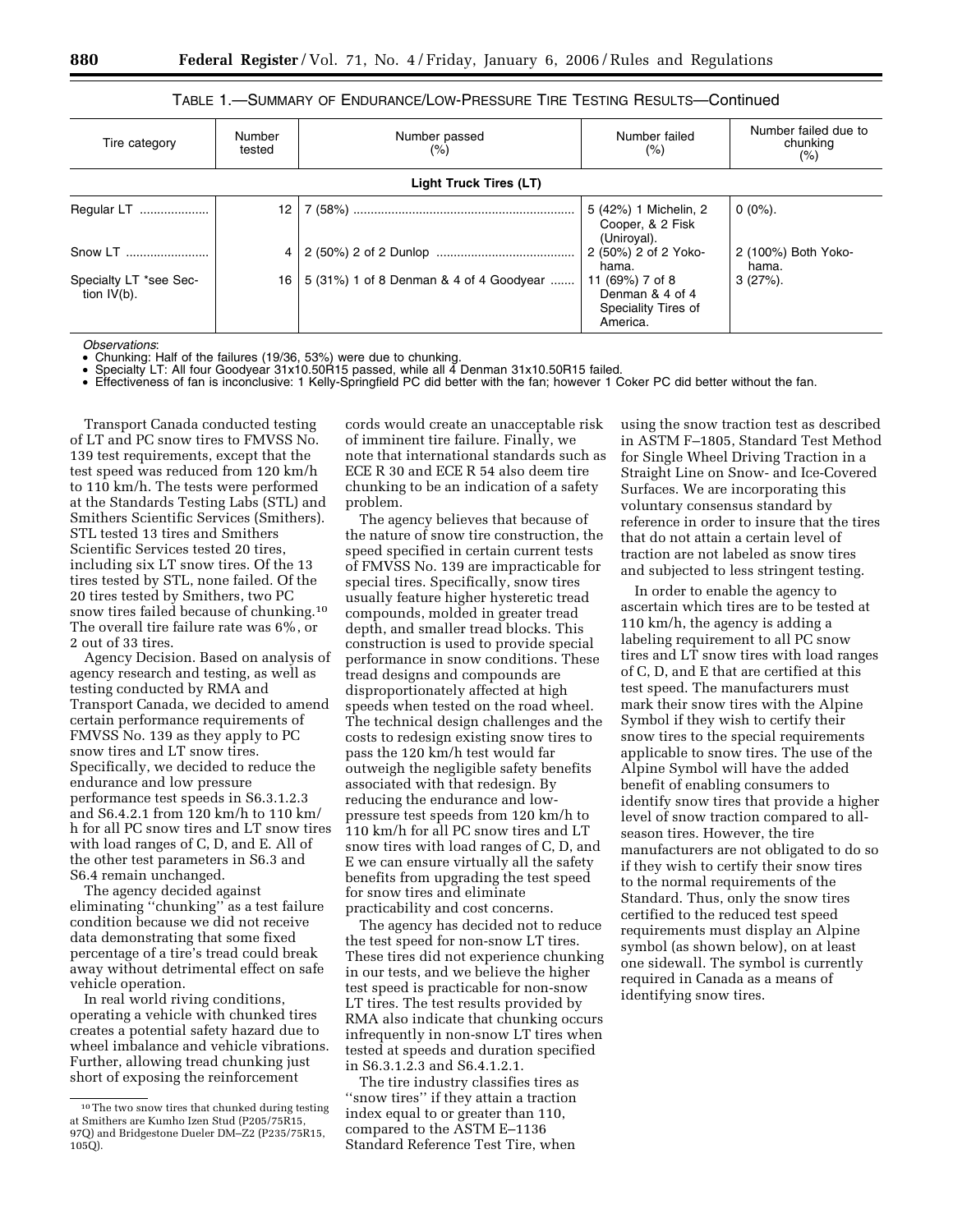



If the manufacturers choose to mark their snow tires with the Alpine Symbol, the mountain profile must have a minimum base of 15 mm and a minimum height of 15 mm, and must contain three peaks with the middle peak being the tallest. Inside the mountain profile, there must be a sixsided snowflake having a minimum height of one-half the tallest peak.

### *B. Deep Tread LT Specialty Tires*

Denman produces Radial Deep Tread On-road/Off-road LT specialty radial tires (deep tread tires) used for significant off-road operations necessitating extended mobility on harsh terrain. Denman petitioned the agency to exclude these deep tread tires from the requirements of FMVSS 139 because the costs of compliance testing and certification would, according to the petitioner, cause it to go out of business. Instead, Denman asked that the agency subject their deep tread tires to the less stringent requirements of FMVSS No. 109 or FMVSS No. 119. The agency received letters from the U.S. Congress, the Small Business Administration, the Tire Industry Association and SEMA in support of Denman's petition.

Denman stated it has not tested any of their deep tread tires to the new requirements of FMVSS No. 139, because such tests are cost prohibitive. Denman argued that when issuing the June 2003 final rule, the agency excluded bias-ply tires for the reasons of practicability, and the same rationale should exclude their deep tread tires from the requirements of FMVSS No. 139. Denman argued that mandating more stringent and expensive tire performance requirements for specialty deep tread radial tires, but not for bias ply tires would encourage manufacturing of bias ply deep tread tires instead of deep tread radial tires. Denman recommended that NHTSA exclude radial tires with a <sup>20</sup>/<sub>32</sub>-inch tread depth or greater and a rubber-tovoid ratio of 2⁄3 or lower.

### Agency Testing and Research

Because there is no standard industry definition of rubber-to-void ratio, the

agency has decided to consider only the tread depth, which is an easily measured parameter, in addressing the issues raised by the Denman petition.

NHTSA tested sixteen of Denman's deep tread tires  $(≥^{18}/_{32}$  inch tread depth) to the FMVSS No. 139 performance parameters. Our test results showed a higher failure rate for deep tread tires compared to the failure rates for original equipment non-deep tread tires. We believe the deep tread tires experienced chunking because of their tread depth. The results are as follows:

| Type of test                                     | Number of<br>Denman<br>tires tested | Number and<br>percentage<br>of Denman<br>tires that<br>passed |
|--------------------------------------------------|-------------------------------------|---------------------------------------------------------------|
| FMVSS No. 139<br>endurance<br>and low-pres-      |                                     |                                                               |
| sure tests<br><b>FMVSS No. 139</b><br>high speed | 8                                   | 2(25%)                                                        |
| test<br>FMVSS No. 119<br>endurance               | 5                                   | 2(40%)                                                        |
| test                                             | з                                   | $3(100\%)$                                                    |

Our research indicates that, with one exception,<sup>11</sup> vehicle manufacturers typically do not install tires with tread depth exceeding 18⁄32 inches on their vehicles either as standard or optional equipment.

## Agency Decision

Based agency testing and analysis, we believe that a number of the requirements in FMVSS No. 139 are impracticable for deep tread specialty tires with tread depth of at least  $18/32$ inches. Because the thickness of the tread rubber of these tires causes higher tire temperatures, we believe that it is more appropriate to subject these tires to the requirements of FMVSS No. 119.12 We note that in a letter to the agency on October 4, 2004, RMA provided endurance test results on 16 deep tread tires with tread depths of 18⁄32-inch or greater; 62 percent (10 of 16) failed due to chunking. The agency believes that any potential countermeasures could be cost prohibitive, and could also negatively impact the utility of deep tread tires, which serve a special purpose of

providing increased navigational capabilities for vehicles used off-road.

*C. Tire Conditioning Prior to Low Pressure Performance Test* 

JATMA petitioned the agency to revise the test conditions and procedures specified for the low pressure performance test such that at the completion of the endurance test, all hot air would be purged from the test tire and refilled with cold air before beginning the low-pressure test. JATMA did not provide a rationale or data supporting this recommendation, but its petition suggests that the tire would cool down quicker if purged of its hot air and refilled with cold air.

The agency believes that complete deflation and re-inflation of the test tire is unnecessary. Instead, in order to ensure that the tire is sufficiently cooled-off after completion of the endurance test, we are amending the low-pressure test conditions and procedures to specify that the tire is conditioned for a period of at least 3 hours prior to beginning the lowpressure test.13

# *D. Test Temperature Tolerance*

JATMA, ETRTO, and RMA petitioned the agency to include a temperature tolerance of  $\pm$  3 °C to the ambient temperature of 38 °C specified for endurance and low-pressure testing of FMVSS No. 139. The petitioners note that this tolerance is currently specified in FMVSS No. 109. The RMA also petitioned the agency to lower the ambient temperature for the tire dimensions test since this test is typically performed in an area with an ambient of 20 °C–30 °C.

Because a test laboratory may not be able to maintain a constant ambient temperature of 38 °C, the agency is specifying a tolerance of  $+0$  °C,  $-6$  °C. That is, the tires subject to the high speed, endurance, and low pressure performance tests of FMVSS No. 139 must meet the applicable requirements at the full range of temperatures between 32 °C and 38 °C. For the tire dimensions test, the agency is specifying an ambient room temperature of 20 °C to 30 °C.

## *E. Calculation of Vehicle Normal Load*

RMA and ETRTO petitioned the agency to amend the method by which vehicle manufacturers calculate the vehicle normal load on the tire, as specified by S4.2.1.2, S4.2.2.2 and S4.2.2.3 of FMVSS No. 110.

 $^{\rm 11}$  Jeep Wrangler Rubicon is equipped with 245/ 75R16 Goodyear Wrangler MT/R tires with a tread depth of <sup>19</sup>/<sub>32</sub> inches.

<sup>12</sup>FMVSS No. 119 endurance test for load range E tires is conducted at 40 mph at loading conditions of 70 percent/88 percent/106 percent for 47 hours (7/16/24 hours) at an inflation pressure corresponding to the maximum load rating marked on the tire sidewall.

<sup>&</sup>lt;sup>13</sup> The agency has also amended the conditioning procedure which precedes the endurance testing by adding a tolerance of  $\pm$  5 minutes.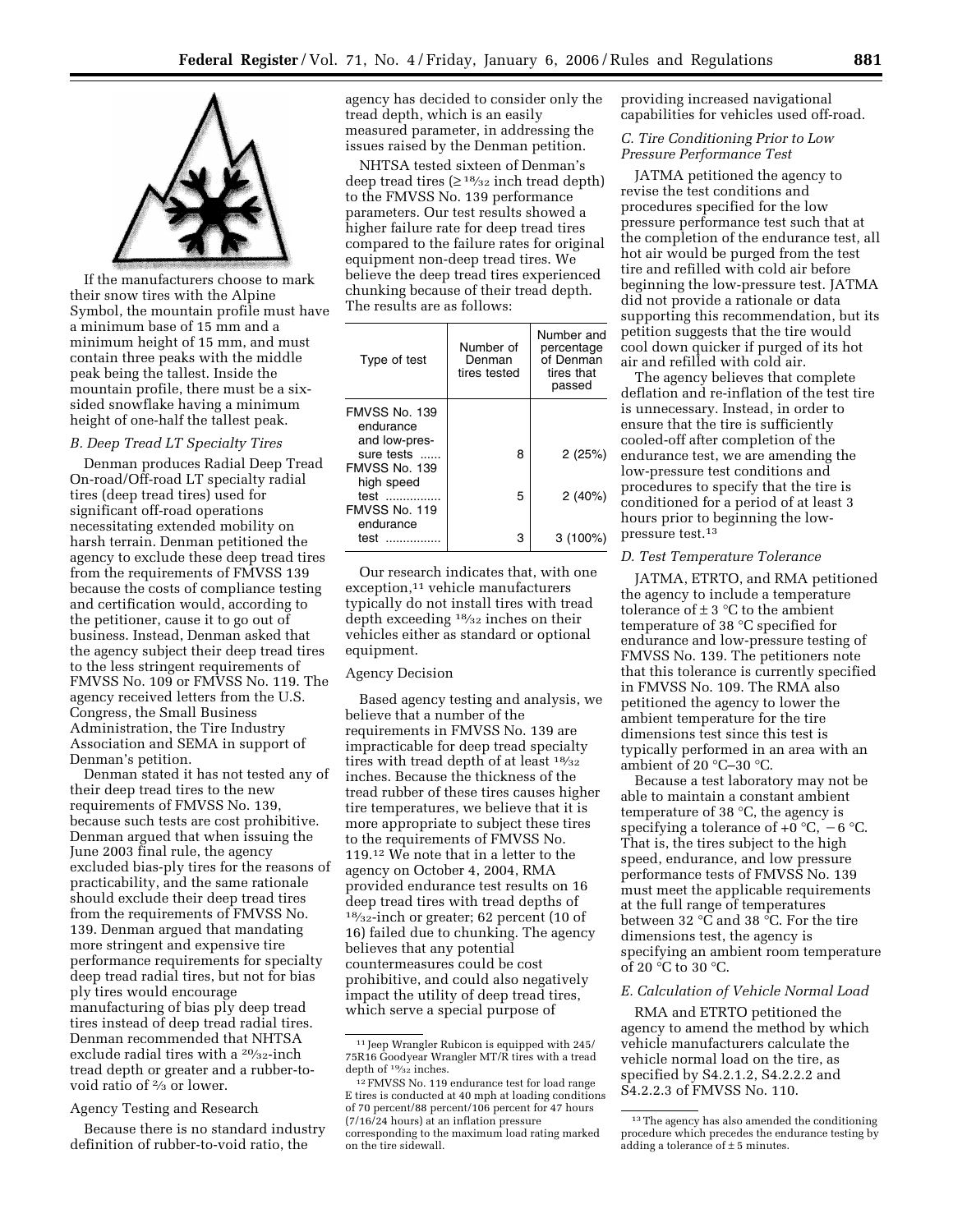Specifically, the petitioners suggested that the vehicle normal load on the tire should not exceed 88 percent of tire maximum load.

The agency revised the definition of vehicle normal load to change the frame of reference from a percentage of the tire's maximum load to the percentage of the tire's load at the manufacturer's recommended tire pressure. Specifically, the normal load is defined as 94 percent of the vehicle manufacturer's recommended cold inflation pressure.

We believe that it is not appropriate to define normal load as 88% of maximum load rating because the manufacturer's recommended tire pressure for some vehicles equipped with, for example, LT load range E tires, could be far below their maximum inflation pressure. If we were to require normal load calculation based on the maximum inflation pressure, the normal load calculation would be different. Accordingly, the agency is denying the petitioner's request.

### *F. Time Limit for Measuring Post-Test Inflation Pressure*

RMA and ETRTO petitioned the agency to amend the time limit for checking post-test inflation pressure from ''at least one hour'' to ''at least 15 minutes after the end of the test.'' 14 RMA explained that when post-test time period exceeds one hour, inflation pressure in the tires often falls below pre-test levels. Petitioners argue that the tire inflation pressure should be measured when the tire temperature has stabilized, which occurs within one hour, but not sooner than 15 minutes.

In the June 2003 final rule, the agency specified that all post-test pressure measurements be taken at least one hour after the test is completed. We indicated that the one-hour period provides a sufficient time for tire cooling and would prevent superficially high tire temperatures from masking test-induced pressure losses that would not be detectable at an earlier time. Further, this time period reduces the risk of tire explosion, which RMA stated could occur if tire pressure measurement was taken immediately after testing.

The agency is amending the time limit for post-test pressure measurement from ''at least one hour'' to ''at any time between 15 minutes and 25 minutes'' after the tests are completed. This change ensures that the pressure measurement does not occur after 25 minutes have elapsed. For tires known to retain more heat and therefore, higher inflation pressure, the change offers

enough flexibility to allow measurement after the 15 minute time period, in order to address technician safety. The agency believes that if a rapid loss of pressure to a level below the initial test pressure is to occur, it is likely to occur during the test or within the first 15 minutes after the end of the test. Thus, this change will not affect the stringency of the upgraded tire safety performance requirements.

### *G. Permissible Level of Tire Pressure Loss*

RMA and ETRTO petitioned the agency to amend FMVSS No. 139 to allow for a pressure loss of not greater than 10 percent below the initial test pressure. Petitioners noted that small air losses occur during and after tests as a result of air diffusion through the tire casing. Further, some air also escapes during pressure measurement. According to the petitioners, additional variability factors could include tire pressure gauge accuracy, and the ''initial break-in'' factor; *i.e.* testing of new tires could result in some small mechanical growth of the tire casing (increase in pressure vessel volume). As a result, some post-test tire pressure measurements will show small pressure losses below the initial test pressure, which should not be indicative of tire failure. RMA suggested that a minimum permissible tire pressure loss criteria be specified.

RMA submitted information, data, and graphs on its testing by RMA member companies. A total of 313 tires (224 passenger car and 89 light truck tires) were tested to the FMVSS No. 139 endurance and low pressure performance tests. Of the 313 tires tested, 42 percent (133) experienced pressure loss per the FMVSS No. 139 conditions and procedures. The loss of pressure was attributed to the longer cool-down time periods addressed above. RMA stated that the 42 percent estimate could be higher as some tire manufacturers did not report pressure loss data to the RMA.

The agency agrees that some small mechanical growth of the tire casing could occur during the initial break-in of new tires, which could result in posttest pressures being slightly lower than the initial test pressure once the tire has cooled to ambient temperature. Although our testing did not show significant losses in tire pressure at 15 to 25 minutes after the completion of endurance and low-pressure testing, we believe that it is reasonable to allow for a nominal amount of post-test pressure drop. Accordingly, the agency will require that the post-test pressure loss

be no greater than 5% of the specified initial inflation pressure.

# **V. Miscellaneous Issues and Technical Corrections to the Regulatory Text**

1. JATMA, ETRTO, RMA petitioned the agency to remove references to T-Type spare tires from S6.1.1.1.2 of FMVSS No. 139. Petitioners noted that footnote 38 of the June 2003 final rule indicated that temporary spare tires would not be subject to the requirements of FMVSS No. 139.15

The agency did not intend to subject T-Type temporary spare tires to the requirements of FMVSS No. 139. Therefore, NHTSA is amending the regulatory text of FMVSS No. 139 to remove references to T-Type temporary spare tires.

2. The RMA and ETRTO petitioned the agency to replace the term ''Pmetric'' with the term ''passenger car'' in the regulatory text of FMVSS Nos. 109, 110 and 139. The RMA stated that using ''P-metric'' as a generic term for ''passenger car'' tires is not correct since the use of this terminology could exclude ''Hard'' metric or any other radial passenger car tire that does not have ''P-metric'' size designation.

NHTSA has reviewed the tire industry Year Books (TRA, JATMA, and ETRTO) and notes that tires used on passenger cars are referred to as ''passenger car'' tires and not ''P-metric'' tires.16 Therefore, the agency is amending the regulatory text of the relevant tire safety standards by removing references to ''Pmetric tires'' where it is more appropriate to use the term ''passenger car.'' In conjunction with this change, we are adding a definition of passenger car tires to FMVSS No. 139.

3. Alliance petitioned the agency to amend FMVSS No. 120 to allow the use of tires meeting FMVSS 139 in addition to those meeting FMVSS No. 119 for vehicles with a GVWR over 10,000 pounds.

The agency agrees that FMVSS No. 120 should allow the use of tires that comply with FMVSS No. 139. For example, LT tires with a load range E are sometimes used on vehicles with a GVWR below 10,000 pounds. Since FMVSS No. 139 applies to LT tires load range E tires, a reference to this standard should have been included in S5.1.1 of FMVSS No. 120. NHTSA believes this reference was inadvertently omitted from the June 2003 final rule.

<sup>14</sup>See Docket No. NHTSA–2003–15400–23.

<sup>15</sup>See 68 FR 38116 at 38145.

<sup>16</sup>The TRA Year Book states that the prefix, ''P'', when used in tire size designations identifies a tire primarily intended for service on passenger cars. In addition to the P-Type passenger car tires, the Year Book also includes information on T-Type passenger car tires and other passenger car tires.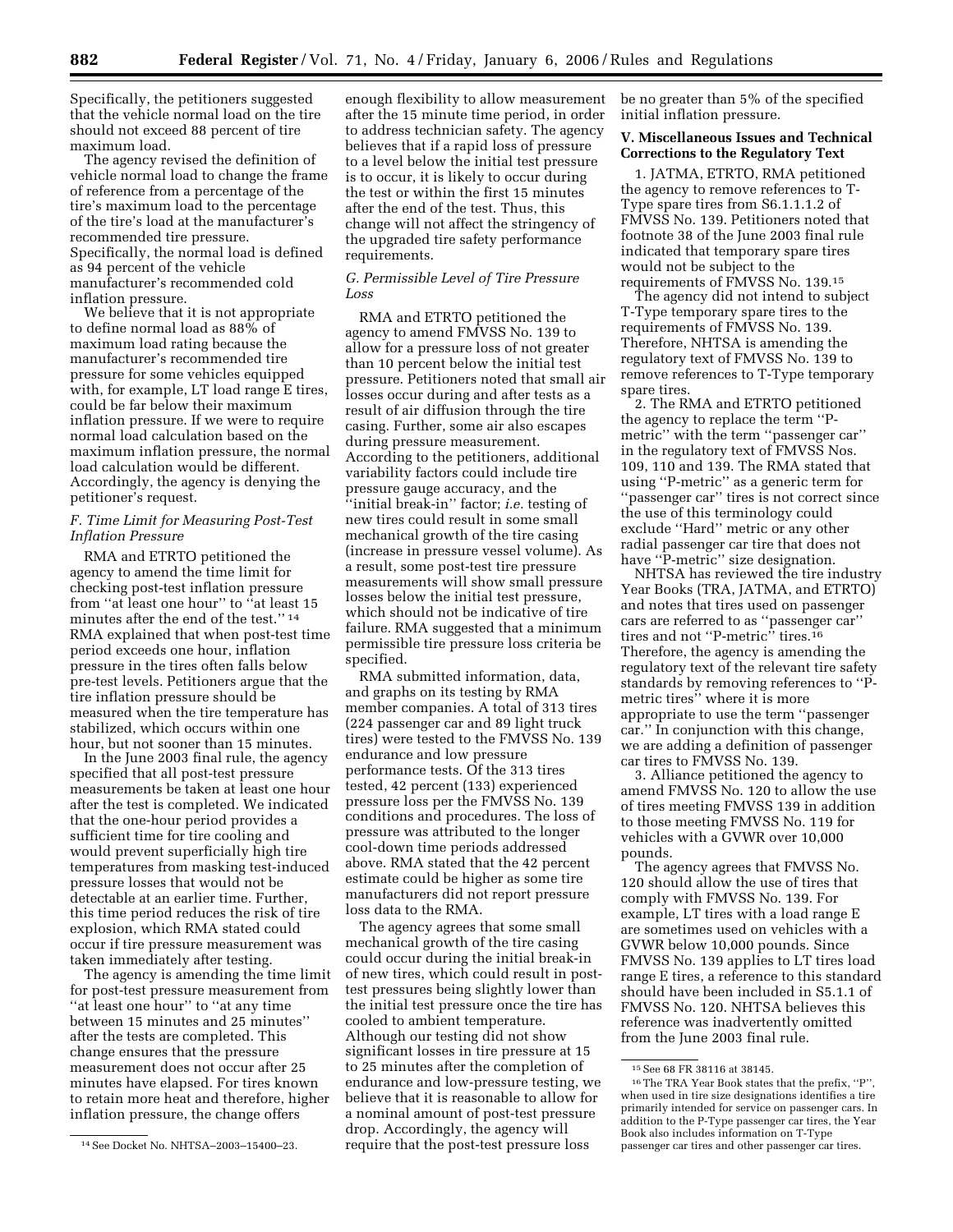Accordingly, the agency is amending the regulatory text of S5.1.1 of FMVSS No. 120 to add a reference to FMVSS No. 139.

4. RMA, TRA, and ETRTO petitioned the agency to amend the ''application'' sections of FMVSS No. 119, ''*New pneumatic tires for vehicles other than passenger cars*,'' to indicate that it applies to Special Trailer (ST), Farm Implement (FI), and 8–12 rim diameter code and below tires. We note that in the June 2003 final rule, the agency decided to exclude bias, ST, FI, and 8– 12 rim diameter tires from the requirements of FMVSS No. 139 and indicated that they would remain subject to the requirements of FMVSS Nos. 109 and 119.17 However, the petitioners indicate that all such tires have been, and remain subject to only FMVSS No. 119 because they are not used on passenger cars.

The agency is amending the application sections of FMVSS Nos. 109, 119, and 139 in order to clarify that ST, FI, and 8–12 rim diameter code and below tires are subject to the requirements of FMVSS No. 119.

5. When a passenger car tire is installed on a traditionally heavier vehicle such as an MPV, truck, bus, or trailer, the normal load rating is ''derated'' by a factor of 1.10. That is, the normal load rating is reduced by dividing it by 1.10. The Alliance petitioned the agency to clarify that the de-rating requirement in FMVSS No. 120 applies only to passenger car tires, and not to all tires.

The agency intended to apply the 1.10 de-rating requirement in FMVSS No. 120 only to passenger car tires when installed on vehicles other than passenger cars. The agency did not intend to subject other tires to the same requirements. Accordingly, the agency is amending S5.1.2 of FMVSS No. 120 to clarify the application of the de-rating requirement.

6. Safety Research and Strategies (SRS) submitted comments urging the agency to address tire aging.18 In short, SRS is asking the agency to require that tires be labeled with an ''expiration date'' that would inform consumers that their tires are no longer safe after an X number of years have elapsed since their manufacture.

The agency is currently conducting research on tire aging. When this research is complete, the agency will decide how to proceed.

7. This document amends the titles to FMVSS No. 109 and FMVSS No. 139 to

more accurately reflect their application. The new titles read as follows: § 571.109—Standard No. 109— New pneumatic and certain specialty tires, and § 571.139—Standard No. 139—New pneumatic radial tires for light vehicles.

8. This document amends the table located below Figure 1 in FMVSS No. 109 to add a 20 rim diameter code because the Tire & Rim Association's 2003 and newer Yearbooks now include LT tires of that size.

9. ETRTO and RMA petitioned the agency to remove references to CT Tires from FMVSS No. 139 because CT tires are not being manufactured for sale or distribution in the United States.19 The petitioners also indicated that this tire type is being withdrawn as an active classification in the ETRTO Standards Manual.

This rule amends FMVSS No. 139 by removing references to CT tires because these tires are not being sold in the United States.

10. RMA and ETRTO petitioned the agency to amend Tables I and II in FMVSS No. 119. Specifically, the petitioners requested that Table I include the plunger diameter for motorcycles. The petitioners also requested that Table II include the minimum static breaking energies for load ranges ''A'' through ''E'' tires used on 12 rim diameter code or smaller, and light truck tires, because FMVSS No. 119 applies to these types of tires.

NHTSA agrees with the petitioners that Tables I and II of FMVSS No. 119 should be revised to reflect the change in applicability of FMVSS No. 119. The agency has retained the current strength requirements of FMVSS No. 119 but since LT load range C, D, and E tires are now subject to the requirements of FMVSS No. 139, the tables need to reflect this change.

11. RMA petitioned the agency to correct the test pressures for LT tires with a nominal cross section larger than 295 mm. The petitioner indicated that these tires, as shown in the Tire and Rim Association Year Book, have a lower inflation pressure to attain the load range C, D, or E maximum load limits and do not follow the normal load range C, D, and E inflation pressures for tire maximum load limits. Therefore, to ensure that all LT tires within a single load range category are subject to the same level of performance requirements, the petitioners recommend that FMVSS

No. 139 be amended to specify correct inflation pressures for these tires.

NHTSA agrees with the petitioner that LT tires with a nominal cross section greater than 295 mm have a different load range for the same maximum inflation pressure as tires equal to or less than 295 mm wide and therefore amend S6.2.1.1.1, S6.3.1.1.1 and S6.4.1.1.1 accordingly.

12. JATMA petitioned the agency to clarify the bead unseating test conditions (inflation pressure and dimension ''A'') for light truck tires, since they were not stipulated in the June 2003 final rule. The current requirement in FMVSS No. 139, S6.6, reference FMVSS No. 109, which does not include test parameters for LT tires.

We are amending the regulatory text to specify the test inflation pressure for the LT tires undergoing resistance to bead unseating test. The pressure is the same for the endurance test. The dimension ''A'' parameters are the same as those specified in FMVSS No. 109.

#### **VI. Effective Date**

Alliance petitioned the agency to change the effective date of FMVSS No. 139 from June 1, 2007 to September 1, 2007 to coincide with the traditional start of the new model year introduction. Petitioners argue that an effective date of September 1, 2007 would help in the transition from the 2007 to 2008 model year. RMA petitioned the agency to extend the effective date for an additional 2 years to 2009 arguing that tire manufacturers are waiting for the agency's response to petitions for reconsideration.

In light of potential impact of midmodel year introduction of a new set of requirements, the agency is delaying the effective date of FMVSS No. 139 until September 1, 2007. Furthermore, we are delaying the effective date of applicability of FMVSS No. 139 to snow tires until September 1, 2008 because of changes to snow tire construction that may be necessitated by the more stringent performance requirements. However, we believe that a two-year delay in the effective date, as requested by the RMA is unwarranted. As indicated in 49 CFR § 553.35(d) a petition for reconsideration does not stay the effectiveness of the rule. Therefore, the manufacturers need to continue their efforts to comply with the new requirements while their petitions are being considered.

### **VII. Rulemaking Notices and Analyses**

## *A. Executive Order 12866 and DOT Regulatory Policies and Procedures*

Executive Order 12866, ''Regulatory Planning and Review'' (58 FR 51735,

<sup>17</sup>See 68 FR 38116 at 38141.

<sup>18</sup>See Docket No. NHTSA–2003–15400–12, 31, 32.

<sup>19</sup>CT means a pneumatic tire with an inverted flange tire and rim system in which the rim is designed with rim flanges pointed radially inward and the tire is designed to fit on the underside of the rim in a manner that encloses the rim flanges inside the air cavity of the tire.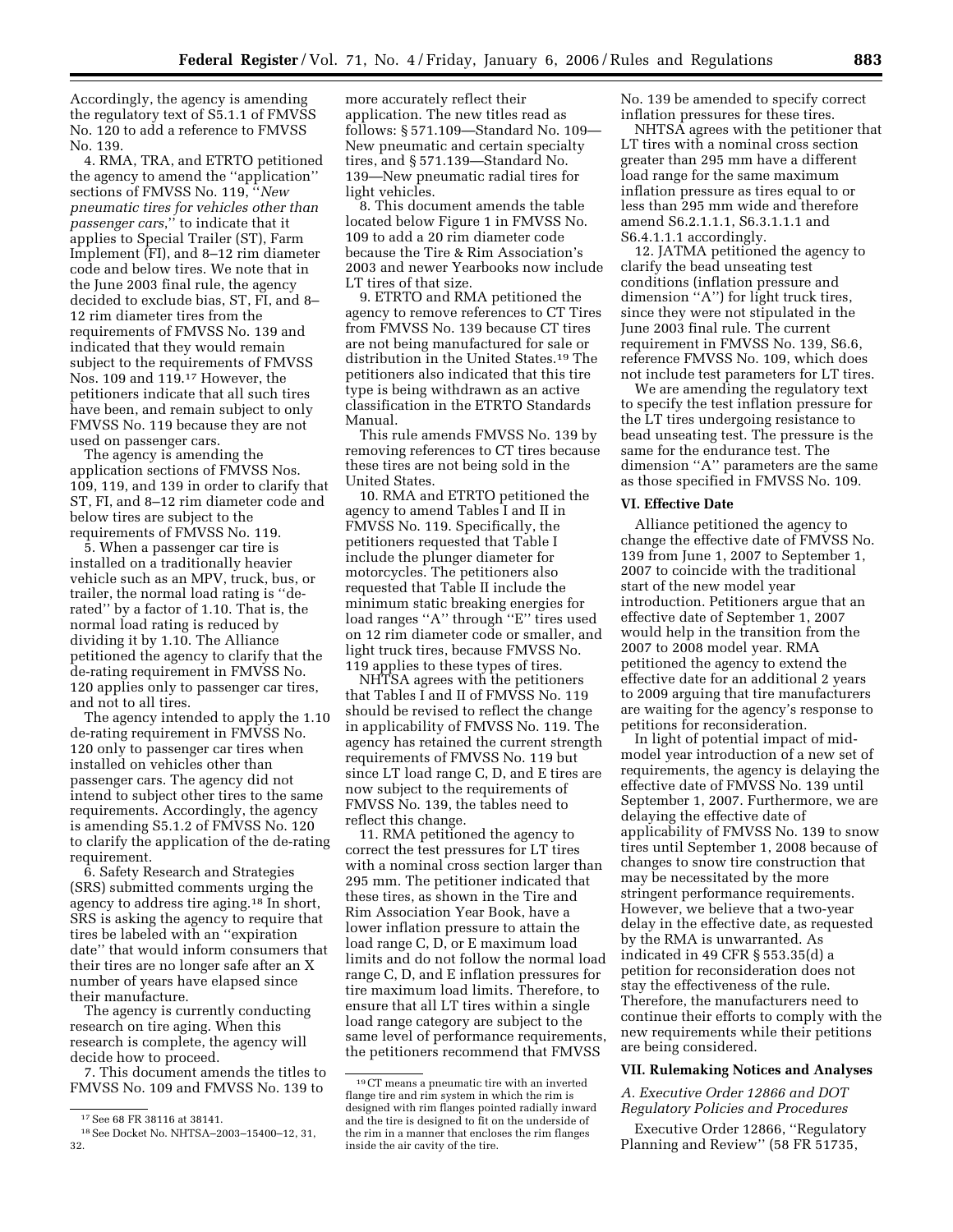October 4, 1993), provides for making determinations whether a regulatory action is ''significant'' and therefore subject to Office of Management and Budget (OMB) review and to the requirements of the Executive Order. The Order defines a ''significant regulatory action'' as one that is likely to result in a rule that may:

(1) Have an annual effect on the economy of \$100 million or more or adversely affect in a material way the economy, a sector of the economy, productivity, competition, jobs, the environment, public health or safety, or State, local, or Tribal governments or communities;

(2) Create a serious inconsistency or otherwise interfere with an action taken or planned by another agency;

(3) Materially alter the budgetary impact of entitlements, grants, user fees, or loan programs or the rights and obligations of recipients thereof; or

(4) Raise novel legal or policy issues arising out of legal mandates, the President's priorities, or the principles set forth in the Executive Order.

This rulemaking action was not reviewed under Executive Order 12866. The rulemaking action is not significant under Department of Transportation regulatory policies and procedures. The agency is modifying certain performance requirements to better address snow tires and certain deep tread specialty tires. The effect of this change is a decreased regulatory burden on manufacturers of snow tires and deep tread specialty tires through more practicable tire safety performance requirements. This final rule also makes a number of technical corrections to the regulatory text of all Federal tire safety regulations. This action will not affect the impacts estimated in the final regulatory evaluation for the June 2003 final rule.

## *B. Regulatory Flexibility Act*

The Regulatory Flexibility Act of 1980 (5 U.S.C. § 601 *et seq.*) requires agencies to evaluate the potential effects of their proposed and final rules on small business, small organizations and small governmental jurisdictions. I hereby certify that this rulemaking action will not have a significant economic impact on a substantial number of small entities.

This document decreases the regulatory burden on small entities by subjecting the specially manufactured deep-tread tires to more practicable tire safety performance requirements. According to the petitioners and the Small Business Administration, this rulemaking action will result in substantial cost savings for the one

small business that petitioned the agency to amend our regulations.

### *C. National Environmental Policy Act*

NHTSA has analyzed this document for the purposes of the National Environmental Policy Act. The agency has determined that implementation of this rulemaking action does not have any significant impact on the quality of the human environment.

### *D. Executive Order 13132 (Federalism)*

The agency has analyzed this rulemaking in accordance with the principles and criteria contained in Executive Order 13132 and has determined that it does not have sufficient federal implications to warrant consultation with State and local officials or the preparation of a federalism summary impact statement. The final rule does not have any substantial impact on the States, or on the current Federal-State relationship, or on the current distribution of power and responsibilities among the various local officials.

### *E. Unfunded Mandates Act*

The Unfunded Mandates Reform Act of 1995 requires agencies to prepare a written assessment of the costs, benefits and other effects of proposed or final rules that include a Federal mandate likely to result in the expenditure by State, local or tribal governments, in the aggregate, or by the private sector, of more than \$100 million annually (\$120.7 million as adjusted annually for inflation with base year of 1995).

The agency previously estimated that the June 2003 final rule establishing more stringent tire performance requirements was likely to result in the expenditure by automobile manufacturers and/or tire manufacturers of more than \$109 million annually.20

This document amends certain performance requirements to better address snow tires and certain specialty tires. This final rule also makes a number of technical corrections to the regulatory text of all Federal tire safety regulations. The effect of these changes is a decreased regulatory burden on manufacturers of snow tires and certain other specialty tires. Accordingly, this rulemaking action will not result in expenditures by State, local or tribal governments of more than \$120 million annually. Further this rulemaking action will not result in private sector expenditure of more than \$120 million annually.

### *F. Civil Justice Reform*

This final rule does not have any retroactive effect. Under 49 U.S.C. 21403, whenever a Federal motor vehicle safety standard is in effect, a State may not adopt or maintain a safety standard applicable to the same aspect of performance which is not identical to the Federal standard, except to the extent that the state requirement imposes a higher level of performance and applies only to vehicles procured for the State's use. 49 U.S.C. 21461 sets forth a procedure for judicial review of final rules establishing, amending or revoking Federal motor vehicle safety standards. That section does not require submission of a petition for reconsideration or other administrative proceedings before parties may file suit in court.

#### *G. Paperwork Reduction Act*

Under the Paperwork Reduction Act of 1995 (PRA) (44 U.S.C. 3501, et. seq.), Federal agencies must obtain approval from the Office of Management and Budget (OMB) for each ''collection of information'' they conduct, sponsor, or require through regulations. NHTSA has reviewed this final rule and determined that it does not contain collection of information requirements.

In order to enable the agency to ascertain which tires are to be tested to less stringent requirements, the agency is adding a labeling requirement to all PC snow tires and LT snow tires with load ranges of C, D, and E that are certified under the less stringent requirements. The manufacturers must mark their snow tires with the Alpine Symbol described in Section IV(A), if they wish to certify their snow tires to the requirements applicable to snow tires. However, the tire manufacturers are not obligated to do so if they wish to certify their snow tires to the normal requirements of the Standard. Thus, only the snow tires certified to the reduced test speed requirements must display an Alpine symbol (as shown below), on at least one sidewall. The use of the Alpine Symbol will have the added benefit of enabling consumers to identify snow tires that provide a higher level of snow traction compared to allseason tires.

Under CFR 1320.3(h)(1), ''information'' does not generally include certifications such as that described in the previous paragraph, which only identify tires certified to the less stringent requirements.

#### *H. Privacy Act*

Anyone is able to search the electronic form of all comments

<sup>20</sup>The written assessment of costs is available at Docket No. NHTSA–2003–15400–2 at *http:// dms.dot.gov/search/searchResultsSimple.cfm.*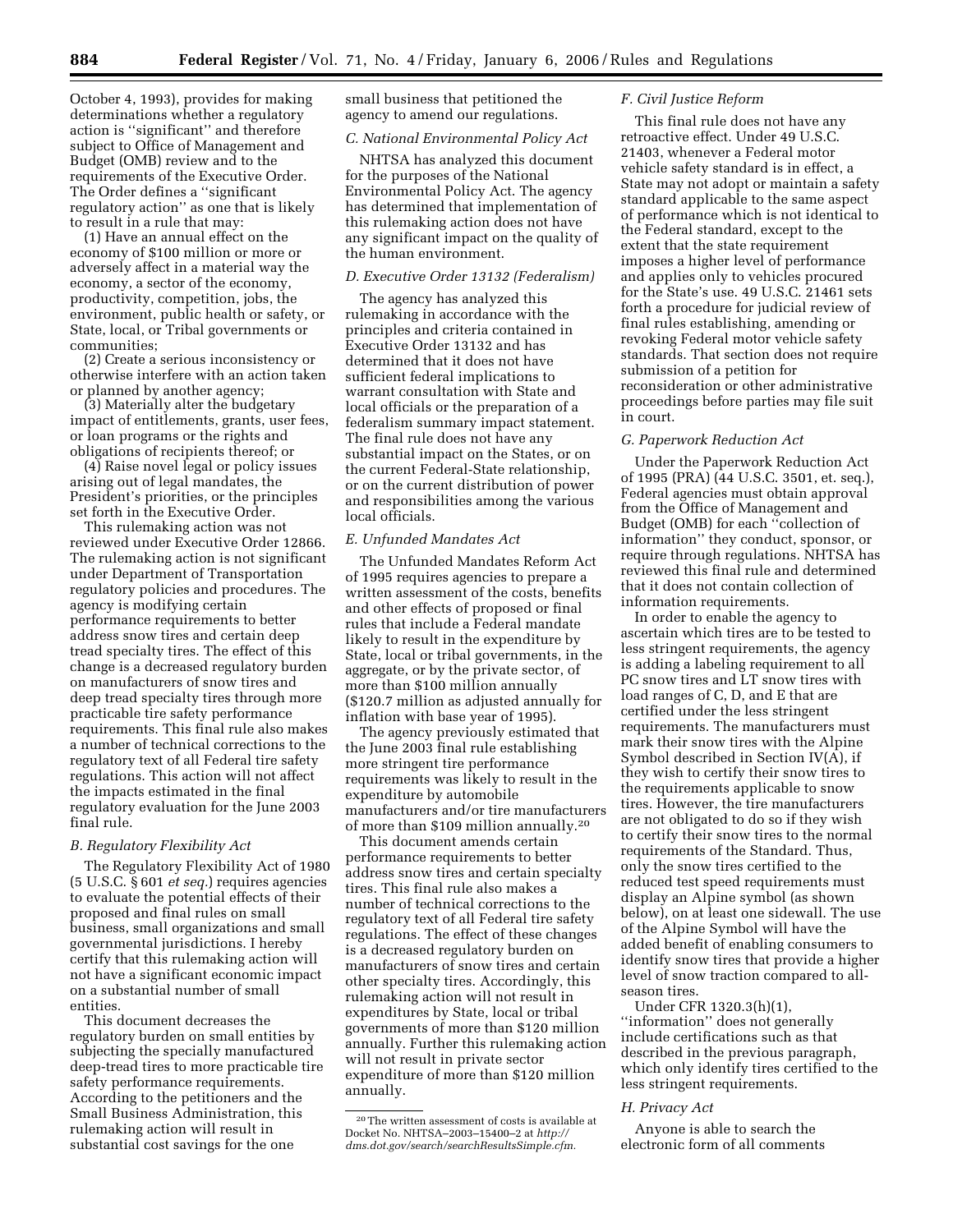received into any of our dockets by the name of the individual submitting the comment (or signing the comment, if submitted on behalf of an association, business, labor union, etc.). You may review DOT's complete Privacy Act Statement in the **Federal Register**  published on April 11, 2000 (Volume 65, Number 70; Pages 19477–78) or you may visit *http://dms.dot.gov.* 

## **VIII. Regulatory Text**

## **List of Subjects in 49 CFR Part 571**

Motor vehicle safety, Reporting and recordkeeping requirements, Tires.

■ In consideration of the foregoing, part 571 is amended as follows:

# **PART 571—FEDERAL MOTOR VEHICLE SAFETY STANDARDS**

■ 1. The authority citation for part 571 continues to read as follows:

**Authority:** 49 U.S.C. 322, 30111, 30115, 30117, and 30166; delegation of authority at 49 CFR 1.50.

■ 2. Section 571.109 is amended by revising the section heading, S2, and the Table located below Figure 1:

# FIGURES FOR FMVSS NO. 109

**§ 571.109 Standard No. 109—New pneumatic and certain specialty tires.** 

S2. *Application.* This standard applies to new pneumatic radial tires for use on passenger cars manufactured before 1975, and new pneumatic bias ply tires for use on passenger cars manufactured after 1948.

\* \* \* \* \*

\* \* \* \* \*

|            | Dimension "A" for tires with maximum inflation pressure |                       |             |         |  |  |  |
|------------|---------------------------------------------------------|-----------------------|-------------|---------|--|--|--|
| Wheel size | Other than<br>60 psi (in)                               | Other than<br>420 kPa | 60 psi (in) | 420 kPa |  |  |  |
|            | 13.50                                                   | 345                   |             |         |  |  |  |
|            | 13.00                                                   | 330                   | 12.00       | 305     |  |  |  |
|            | 12.50                                                   | 318                   | 11.40       | 290     |  |  |  |
|            | 12.00                                                   | 305                   | 10.60       | 269     |  |  |  |
|            | 11.50                                                   | 292                   | 9.90        | 251     |  |  |  |
|            | 11.00                                                   | 279                   | 9.40        | 239     |  |  |  |
|            | 10.50                                                   | 267                   | 8.90        | 226     |  |  |  |
|            | 10.00                                                   | 254                   | 8.40        | 213     |  |  |  |
|            | 9.50                                                    | 241                   | .           |         |  |  |  |
|            | 9.00                                                    | 229                   |             |         |  |  |  |
|            | 8.50                                                    | 216                   |             |         |  |  |  |
|            | 8.50                                                    | 216                   |             |         |  |  |  |
|            | 9.00                                                    | 229                   |             |         |  |  |  |
|            | 9.25                                                    | 235                   |             |         |  |  |  |
|            | 9.75                                                    | 248                   |             |         |  |  |  |
|            | 10.00                                                   | 254                   | .           |         |  |  |  |
|            | 11.00                                                   | 279                   |             |         |  |  |  |
|            | 11.50                                                   | 292                   | .           |         |  |  |  |
|            |                                                         |                       |             |         |  |  |  |

\* \* \* \* \*

■ 3. Section 571.110 is amended by revising S4.2.2.2 and S4.2.2.3(a), to read as follows:

## **§ 571.110 Standard No. 110—Tire selection and rims for motor vehicles with a GVWR of 4,536 kilograms (10,000 pounds) or less.**

\* \* \* \* \*

S4.2.2.2 When passenger car tires are installed on an MPV, truck, bus, or trailer, each tire's load rating is reduced by dividing it by 1.10 before determining, under S4.2.2.1, the sum of the maximum load ratings of the tires fitted to an axle.

S4.2.2.3(a) For vehicles equipped with passenger car tires, the vehicle normal load on the tire shall be no greater than the value of 94 percent of the derated load rating at the vehicle manufacturer's recommended cold inflation pressure for that tire.

\* \* \* \* \*

■ 4. Section 571.119 is amended by revising S3, and Tables I and II to read as follows:

#### **§ 571.119 Standard No. 119—New pneumatic tires for motor vehicles with a GVWR of more than 4,536 kilograms (10,000 pounds) and motorcycles.**

\* \* \* \* \* S3. *Application.* This standard applies to:

(a) New pneumatic tires for use on motor vehicles with a GVWR of more than 4,536 kilograms (10,000 pounds) manufactured after 1948;

(b) New pneumatic light truck tires with a tread depth of 18/32 inch or greater, for use on motor vehicles with a GVWR of 4,536 kilograms (10,000 pounds) or less manufactured after 1948;

(c) Tires for use on special-use trailers (ST, FI and 8–12 rim or lower diameter code); and

(d) Tires for use on motorcycles manufactured after 1948. \* \* \* \* \*

# TABLE I.—STRENGTH TEST PLUNGER DIAMETER

|                        | Plunger diameter |                |  |  |
|------------------------|------------------|----------------|--|--|
| Tire type              | (mm)             | (inches)       |  |  |
| Light truck            | 19.05            | $\frac{3}{4}$  |  |  |
| Motorcycle             | 7.94             | $\frac{5}{16}$ |  |  |
| $\leq$ 12 rim diameter |                  |                |  |  |
| code (except mo-       |                  |                |  |  |
| torcycle)              | 19.05            | $\frac{3}{4}$  |  |  |
| Tubeless:              |                  |                |  |  |
| $\leq$ 17.5 rim di-    |                  |                |  |  |
| ameter code            | 19.05            | 3/4            |  |  |
| $>17.5$ rim diame-     |                  |                |  |  |
| ter code, load         |                  |                |  |  |
| range F or less        | 31.75            | $1\frac{1}{4}$ |  |  |
| $> 17.5$ rim di-       |                  |                |  |  |
| ameter code,           |                  |                |  |  |
| load range<br>over F   | 38.10            | 11/2           |  |  |
| Tube-type:             |                  |                |  |  |
| Load range F or        |                  |                |  |  |
| less                   | 31.75            | $1\frac{1}{4}$ |  |  |
| Load range over        |                  |                |  |  |
|                        | 38.10            | $1\frac{1}{2}$ |  |  |
|                        |                  |                |  |  |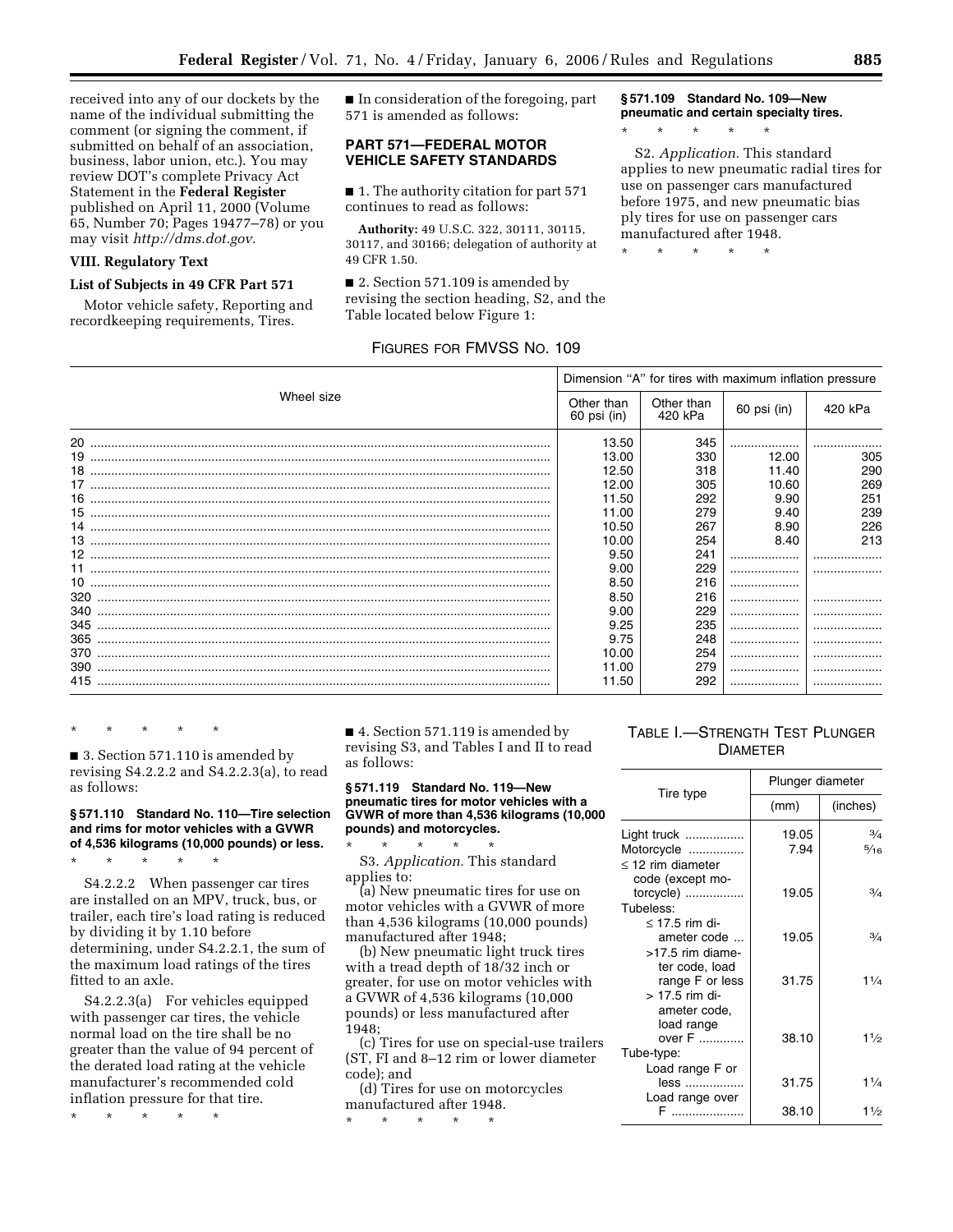| Tire characteristic                 | Motorcycle   |        | Light truck and<br>All 12 rim diame-<br>17.5 rim diame-<br>ter code or<br>smaller rim size<br>ter code or<br>smaller rim<br>except motor-<br><b>Tubeless</b><br>cycle |        |           |        |                                                 | Tires other than Light Motorcycle, 12 rim diameter code or smaller |             |        |                                                        |        |             |        |
|-------------------------------------|--------------|--------|-----------------------------------------------------------------------------------------------------------------------------------------------------------------------|--------|-----------|--------|-------------------------------------------------|--------------------------------------------------------------------|-------------|--------|--------------------------------------------------------|--------|-------------|--------|
| Plunger diameter (mm and<br>inches) | 7.94 J<br>mm | 5/16'' |                                                                                                                                                                       |        | Tube type |        | Tubeless greater<br>than $17.5$<br>rim diameter |                                                                    | Tube type   |        | <b>Tubeless Great-</b><br>er than 17.5<br>rim diameter |        |             |        |
|                                     |              |        | 19.05 J                                                                                                                                                               |        | 19.05J    |        |                                                 |                                                                    |             | code   |                                                        |        | code        |        |
| <b>Breaking Energy</b>              | J            | In-Ibs | mm                                                                                                                                                                    | 3/4''  | mm        | 3/4''  | 31.75J<br>mm                                    | 11/4''                                                             | 31.75<br>mm | 11/4'' | 38.10J<br>mm                                           | 11/2'' | 38.10<br>mm | 11/2'' |
|                                     |              |        |                                                                                                                                                                       | In-Ibs |           | In-Ibs |                                                 |                                                                    |             |        |                                                        |        |             |        |
|                                     |              |        | J                                                                                                                                                                     |        | J         |        | J                                               | In-Ibs                                                             | J           | In-Ibs | J                                                      | In-Ibs | J           | In-Ibs |
| Load Range:                         |              |        |                                                                                                                                                                       |        |           |        |                                                 |                                                                    |             |        |                                                        |        |             |        |
|                                     | 16           | 150    | 67                                                                                                                                                                    | 600    | 225       | 2,000  |                                                 |                                                                    |             |        |                                                        |        |             |        |
| в                                   | 33           | 300    | 135                                                                                                                                                                   | 1,200  | 293       | 2,600  |                                                 |                                                                    |             | .      |                                                        |        |             |        |
| ◡<br>                               | 45           | 400    | 203                                                                                                                                                                   | 1.800  | 361       | 3,200  | 768                                             | 6,800                                                              | 576         | 5,100  |                                                        |        |             |        |
|                                     |              |        | 271                                                                                                                                                                   | 2,400  | 514       | 4,550  | 892                                             | 7,900                                                              | 734         | 6,500  |                                                        |        |             |        |
|                                     |              |        | 338                                                                                                                                                                   | 3,000  | 576       | 5,100  | 1,412                                           | 12,500                                                             | 971         | 8,600  | .                                                      | .      |             |        |
|                                     |              |        | 406                                                                                                                                                                   | 3,600  | 644       | 5,700  | 1,785                                           | 15,800                                                             | 1,412       | 12,500 | .                                                      | .      |             |        |
| G                                   |              |        | .                                                                                                                                                                     |        | 711       | 6,300  |                                                 |                                                                    |             |        | 2,282                                                  | 20,200 | 1,694       | 15,000 |
| н<br>                               |              |        | .                                                                                                                                                                     |        | 768       | 6,800  |                                                 |                                                                    |             |        | 2,598                                                  | 23,000 | 2,090       | 18,500 |
|                                     |              |        | .                                                                                                                                                                     |        |           |        |                                                 |                                                                    |             |        | 2,824                                                  | 25,000 | 2,203       | 19,500 |
|                                     |              |        | .                                                                                                                                                                     |        |           |        |                                                 |                                                                    |             |        | 3,050                                                  | 27,000 |             |        |
| м                                   |              |        |                                                                                                                                                                       |        |           |        |                                                 |                                                                    |             |        | 3,220                                                  | 28,500 |             |        |
| N                                   |              |        |                                                                                                                                                                       |        |           |        |                                                 |                                                                    |             |        | 3,389                                                  | 30,000 |             |        |

# TABLE II.—MINIMUM STATIC BREAKING ENERGY [Joules (J) and Inch-Pounds (inch-lbs)]

\* \* \* \* \*

■ 5. Section 571.120 is amended by revising S5.1.1 and S5.1.2 to read as follows:

#### **§ 571.120—Standard No. 120—Tire selection and rims for motor vehicles with a GVWR of more than 4,536 kilograms (10,000 pounds).**

\* \* \* \* \*

S5.1.1 Except as specified in S5.1.3, each vehicle equipped with pneumatic tires for highway service shall be equipped with tires that meet the requirements of § 571.109, § 571.119 or § 571.139, and rims that are listed by the manufacturer of the tires as suitable for use with those tires, in accordance with S4.4 of § 571.109 or S5.1 of § 571.119, as applicable, except that vehicles may be equipped with a non-pneumatic spare tire assembly that meets the requirements of § 571.129, New nonpneumatic tires for passenger cars, and S8 of this standard. Vehicles equipped with such an assembly shall meet the requirements of S5.3.3, S7, and S9 of this standard.

S5.1.2 Except in the case of a vehicle which has a speed attainable in 3.2 kilometers of 80 kilometers per hour or less, the sum of the maximum load ratings of the tires fitted to an axle shall be not less than the gross axle weight rating (GAWR) of the axle system as specified on the vehicle's certification label required by 49 CFR part 567. Except in the case of a vehicle which has a speed attainable in 2 miles of 50 mph or less, the sum of the maximum load ratings of the tires fitted to an axle shall be not less than the gross axle weight rating (GAWR) of the axle system as specified on the vehicle's

certification label required by 49 CFR part 567. If the certification label shows more than one GAWR for the axle system, the sum shall be not less than the GAWR corresponding to the size designation of the tires fitted to the axle. If the size designation of the tires fitted to the axle does not appear on the certification label, the sum shall be not less than the lowest GAWR appearing on the label. When a passenger car tire is installed on a multipurpose passenger vehicle, truck, bus, or trailer, the tire's load rating shall be reduced by dividing by 1.10 before calculating the sum (i.e., the sum of the load ratings of the tires on each axle, when the tires' load carrying capacity at the recommended tire cold inflation pressure is reduced by dividing by 1.10, must be appropriate for the GAWR).

\* \* \* \* \*

■ 6. Section 571.139 is amended by: ■ a. Adding new paragraphs S2.1 and S2.2 to S2; adding to S3, in alphabetical order, new definitions of ''Passenger car tire'' and ''Snow tire'' and adding a new paragraph (i) to S5.5;

■ b. Revising S2; the first sentence of S5.5; S6.1.1.1.2; S6.1.1.1.4; S6.2.1.1.1; S6.2.1.2.6; S6.2.1.2.8; S6.2.2; S6.3.1.1.1; S6.3.1.1.2; S6.3.1.2.2; S6.3.1.2.3; S6.3.1.2.5; S6.3.2; S6.4.1.1.1; S6.4.1.1.2; S6.4.1.2.1; S6.4.1.2.5; S6.4.1.2.6; S6.4.2; S6.5.1; and S6.6 as set forth below.

# **§ 571.139—Standard No. 139—New pneumatic radial tires for light vehicles.**

\* \* \* \* \* S2 *Application and Incorporation by Reference.* 

S2.1 *Application.* This standard applies to new pneumatic radial tires for use on motor vehicles that have a gross

vehicle weight rating (GVWR) of 10,000 pounds or less, and that were manufactured after 1975. This standard does not apply to tires for use on new pneumatic light truck tires with a tread depth of 18⁄32 inch or greater; ST, FI and 8–12 rim or lower diameter code tires; tires for use on low speed vehicles; and tires for use on motorcycles manufactured after 1948.

*S2.2* Incorporation by reference. ASTM F–1805–00, Standard Test Method for Single Wheel Driving Traction in a Straight Line on Snowand Ice-Covered Surfaces is incorporated by reference in S3 of this section. The Director of the Federal Register has approved the incorporation by reference of this material in accordance with 5 U.S.C. 552(a) and 1 CFR Part 51. A copy of ASTM F–1805– 00 may be obtained from the ASTM Web site *http://www.astm.org/* or by contacting ASTM, or by contacting ASTM, 100 Barr Harbor Drive, West Conshohocken, PA 19428–2959. A copy of ASTM F–1805–00 may be obtained from the NHTSA docket at Docket No. 2005–23439, or at the National Archives and Records Administration (NARA). For information on the availability of this material at NARA, call 202–741– 6030, or go to: *http://www.archives.gov/ federal*\_*register/* 

*code*\_*of*\_*federal*\_*regulations/ ibr*\_*locations.html.* 

\* \* \* \* \* S3. Definitions.

\* \* \* \* \*

*Passenger car tire* means a tire intended for use on passenger cars, multipurpose passenger vehicles, and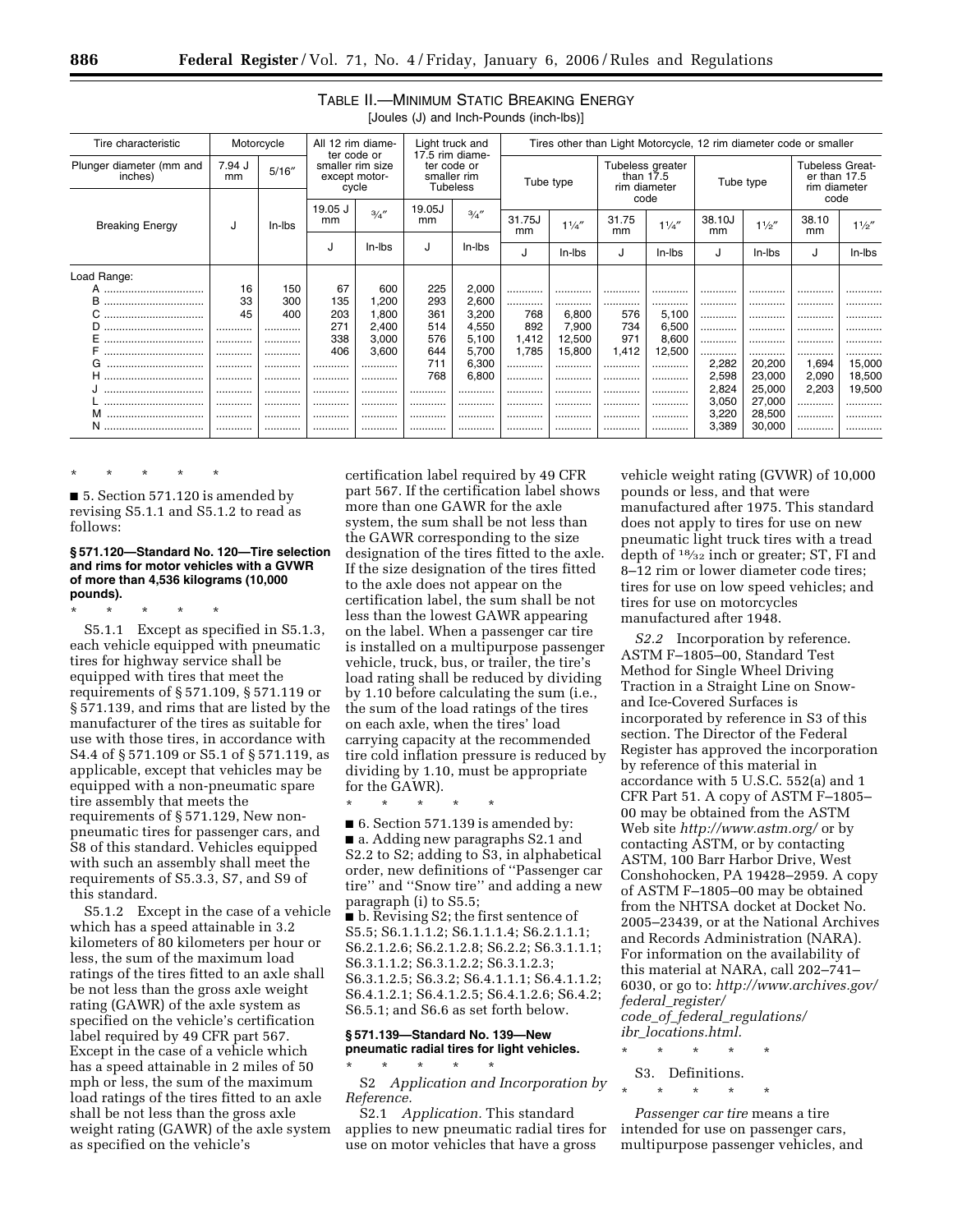trucks, that have a gross vehicle weight rating (GVWR) of 10,000 pounds or less.

\* \* \* \* \*

*Snow tire* means a tire that attains a traction index equal to or greater than 110, compared to the ASTM E–1136 Standard Reference Test Tire, when using the snow traction test as described in ASTM F–1805–00, Standard Test Method for Single Wheel Driving Traction in a Straight Line on Snowand Ice-Covered Surfaces, and which is marked with an Alpine Symbol specified in S5.5 (i) on at least one sidewall.

\* \* \* \* \*

S5.5 *Tire Markings.* Except as specified in paragraphs (a) through (h) of S5.5, each tire must be marked on each sidewall with the information specified in S5.5 (a) through (d) and on one sidewall with the information specified in S5.5 (e) through (h) according to the phase-in schedule specified in S7 of this standard. \* \* \* \* \* \* \* \*

(i) *Alpine Symbol.* A tire meeting the definition of a snow tire as defined in paragraph S3 may, at the option of the manufacturer, show the pictograph of a mountain with a snowflake as shown below. If the manufacturer chooses to mark the snow tire with the alpine symbol, the mountain profile must have a minimum base of 15 mm and a minimum height of 15 mm, and must contain three peaks with the middle peak being the tallest. Inside the mountain, there must be a six-sided snowflake having a minimum height of one-half the tallest peak.



\* \* \* \* \*

S6.1.1.1.2 For passenger car tires, inflate to the pressure specified in the following table:

| Inflation pressure (kPa) |   |          |            |   |     |  |  |  |
|--------------------------|---|----------|------------|---|-----|--|--|--|
|                          |   | Standard | Reinforced |   |     |  |  |  |
| 180                      |   |          |            |   | 220 |  |  |  |
| ÷                        | ÷ | ÷        |            | ÷ |     |  |  |  |

S6.1.1.1.4 Condition the assembly at an ambient room temperature of 20 °C to 30 °C for not less than 24 hours.

\* \* \* \* \* S6.2.1.1.1 Mount the tire on a test rim and inflate it to the pressure specified for the tire in the following table:

| Tire application    | Test pres-<br>sure (kPa) |
|---------------------|--------------------------|
| Passenger car tires |                          |
| Standard load       | 220                      |
| Extra load          | 260                      |
| Load Range C        | 320                      |
| Load Range D        | 410                      |
| Load Range E        | 500                      |

**Light truck tires with a nominal cross section > 295 mm (11.5 inches)** 

|              | 230 |
|--------------|-----|
| Load Range D | 320 |
|              | 410 |

\* \* \* \* \* S6.2.1.2.6 During the test, the ambient temperature, measured at a distance of not less than 150 mm and not more than 1 m from the tire, is maintained at not less than 32 °C or more than 38 °C.

\* \* \* \* \*

S6.2.1.2.8 Allow the tire to cool for between 15 minutes and 25 minutes. Measure its inflation pressure. Then, deflate the tire, remove it from the test rim, and inspect it for the conditions specified in S6.2.2(a).

\* \* \* \* \* S6.2.2 Performance requirements. When the tire is tested in accordance with S6.2.1:

(a) There shall be no visual evidence of tread, sidewall, ply, cord, innerliner, belt or bead separation, chunking, open splices, cracking, or broken cords.

(b) The tire pressure, when measured at any time between 15 minutes and 25 minutes after the end of the test, shall not be less than 95% of the initial pressure specified in S6.2.1.1.1.

\* \* \* \* \* S6.3.1.1.1 Mount the tire on a test rim and inflate it to the pressure specified for the tire in the following table:

| Tire application    | Test pres-<br>sure (kPa) |  |  |  |  |
|---------------------|--------------------------|--|--|--|--|
| Passenger car tires |                          |  |  |  |  |
| Standard load       | 180                      |  |  |  |  |
| Extra load          | 220                      |  |  |  |  |
| Load Range C        | 260                      |  |  |  |  |
| Load Range D        | 340                      |  |  |  |  |

Load Range E .......................... 410

#### **Light truck tires with a nominal cross section > 295 mm (11.5 inches)**

|              | 190 |
|--------------|-----|
|              | 260 |
| Load Range E | 340 |

S6.3.1.1.2 Condition the assembly at 32 to 38 ° C for not less than 3 hours. \* \* \* \* \*

S6.3.1.2.2 During the test, the ambient temperature, at a distance of not less than 150 mm and not more than 1 m from the tire, is maintained at not less than 32 °C or more than 38 °C.

S6.3.1.2.3 Conduct the test, without interruptions, at the test speed of not less than 120 km/h with loads and test periods not less than those shown in the following table. For snow tires, conduct the test at not less than 110 km/h.

| Test period | Duration<br>(hours) | Load as a<br>percentage<br>of tire max-<br>imum load<br>rating |
|-------------|---------------------|----------------------------------------------------------------|
|             | 24                  | 85<br>90<br>100                                                |

\* \* \* \* \*

S6.3.1.2.5 Allow the tire to cool for between 15 minutes and 25 minutes after running the tire for the time specified in the table in S6.3.1.2.3, measure its inflation pressure. Inspect the tire externally on the test rim for the conditions specified in S6.3.2(a).

\* \* \* \* \* S6.3.2 Performance requirements. When the tire is tested in accordance with S6.3.1:

(a) There shall be no visual evidence of tread, sidewall, ply, cord, belt or bead separation, chunking, open splices, cracking or broken cords.

(b) The tire pressure, when measured at any time between 15 minutes and 25 minutes after the end of the test, shall not be less than 95% of the initial pressure specified in S6.3.1.1.1.

\* \* \* \* \* S6.4.1.1.1 This test is conducted following completion of the tire endurance test using the same tire and rim assembly tested in accordance with S6.3 with the tire deflated to the following appropriate pressure:

| Tire application    | Test pres-<br>sure (kPa) |  |
|---------------------|--------------------------|--|
| Passenger car tires |                          |  |
| Standard load       | 140                      |  |
| Extra load          |                          |  |